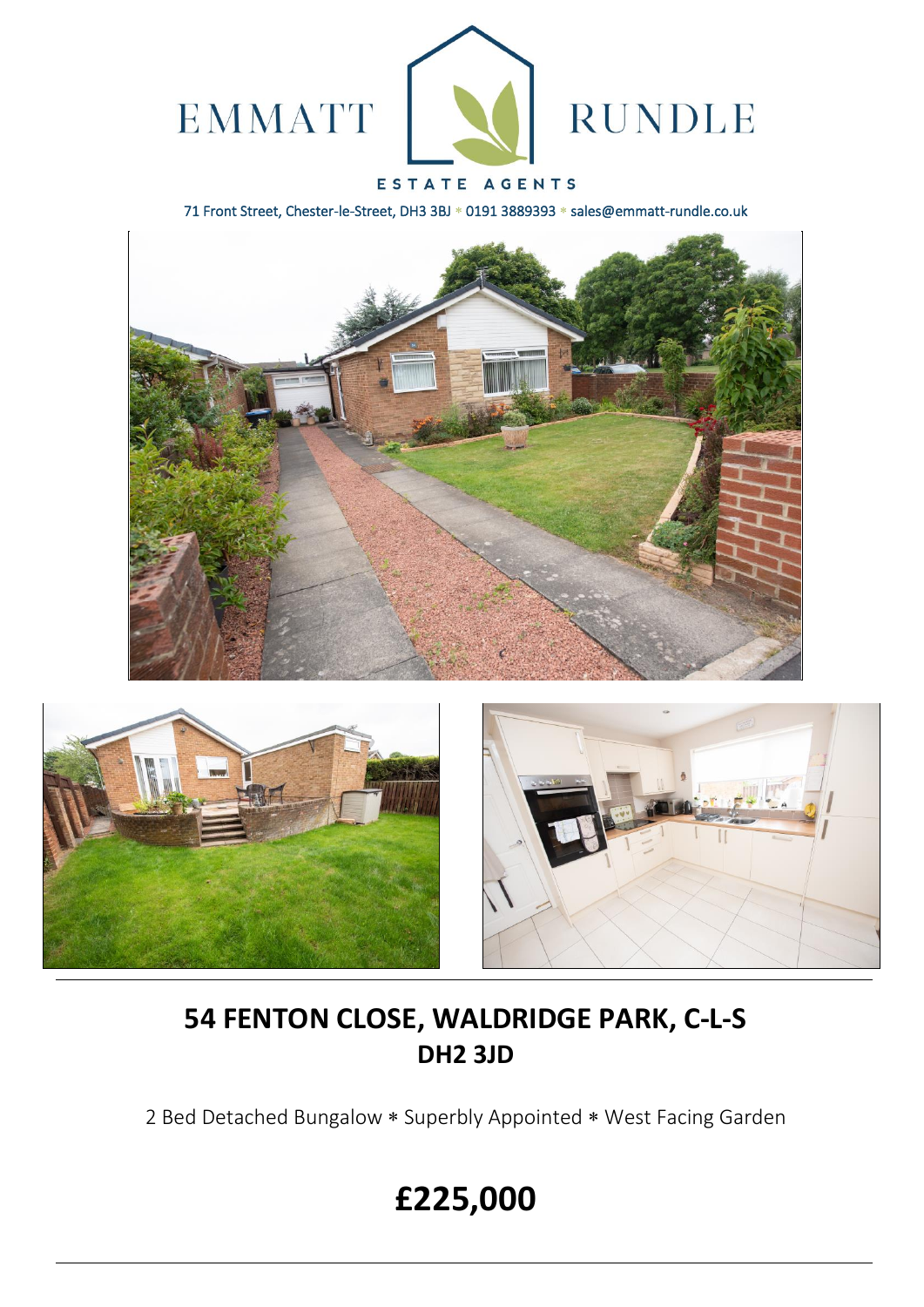#### DESCRIPTION

A two bedroom detached bungalow which has been redesigned to provide high quality accommodation with a far superior flow than the original design. There are a number of attractive features including a large entrance hall leading to lounge, two double bedrooms, superbly appointed kitchen with a range of integrated appliances, dining room with French doors leading to spacious west facing garden, bathroom with full suite in white, together with large utility room and separate storage room. There is the advantage of gas central heating via combi boiler and UPVC double glazing.

#### TENURE - Freehold

#### **DIRECTIONS**

From the south end of Front Street take the fourth exit at the roundabout, take the first exit at the next roundabout onto West Lane, continue under the railway bridge and over the two mini roundabouts onto Waldridge Road, turn left at the roundabout then immediately left onto Fenton Close, the bungalow is on the right after the bend.



LARGE ENTRANCE HALL **Composite door, laminate flooring**, radiator

> LOUNGE 15' (4.57m) x 9'10" (3m) Vertical blinds, radiator

#### KITCHEN/DINING ROOM

19'9" (6.02m) x 10'8" (3.25m) A full range of wall & base units, co-ordinating worktops, 1½ bowl stainless steel sink unit, mixer tap, integrated double oven & induction hob, cooker hood, integrated dishwasher & fridge freezer, tile laminate flooring, tiled splashbacks, downlighters, roller blind. To dining room: French doors to garden, wood laminate flooring, vertical blinds, radiator



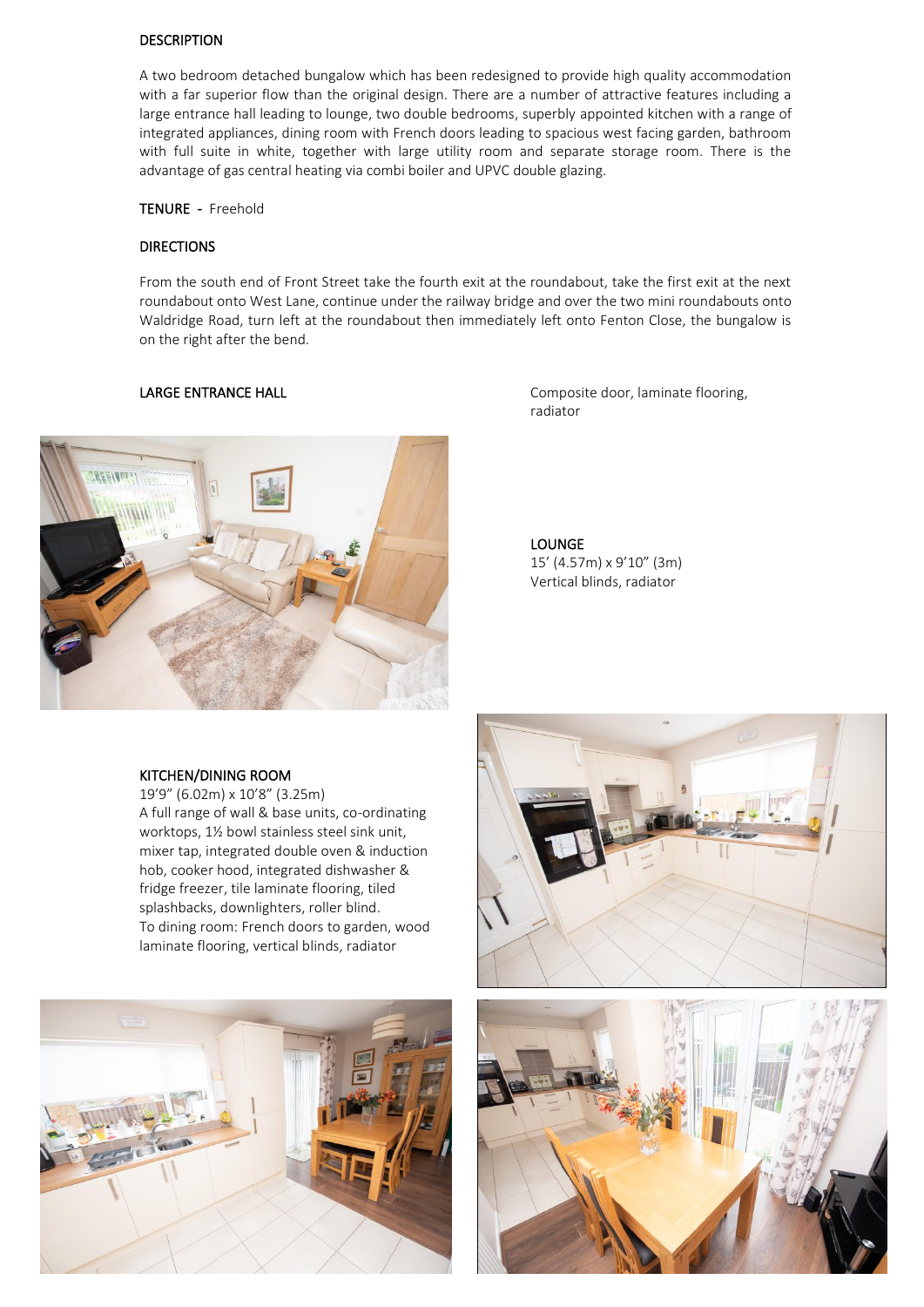#### BEDROOM 1

11'4" (3.45m) x 9'9" (2.97m) Full wall fitted wardrobes, matching bedside tables & headboard, vertical blinds, radiator





BEDROOM 2 12'4" (3.76m) x 9' (2.74m) Vertical blinds, radiator

#### BATHROOM

Suite in white, combi shower over bath, shower screen, WC, hand basin, fully tiled walls, tile laminate flooring, radiator



UTILITY ROOM 16'8" (5.08m) x 7'7" (2.31m) A range of wall & base units, plumbed for washer, radiator, UPVC door leading to rear garden

LARGE STORAGE ROOM 12'8" (3.86m) x 7'7" (2.31m)